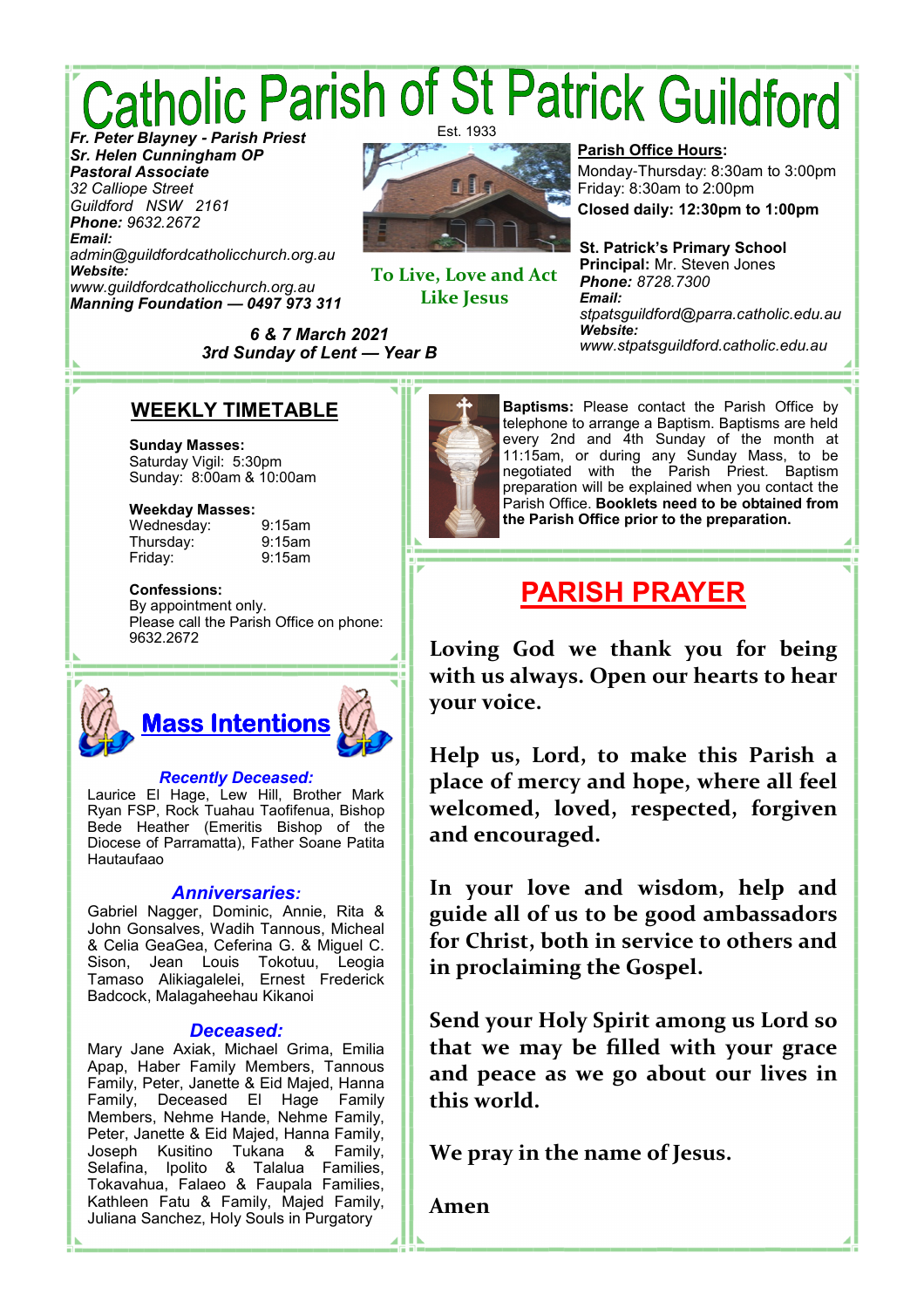

## **LITURGY OF THE WORD 3RD SUNDAY OF LENT — YEAR B**



#### **1ST READING: EXODUS 20:1-3, 7-8, 12-17** A reading from the book of Exodus

God spoke all these words. He said, 'I am the Lord your God who brought you out of the land of Egypt, out of the house of slavery.

'You shall have no gods except me. 'You shall not utter the name of the Lord your God to misuse it, for the Lord will not leave unpunished the man who utters his name to misuse it. 'Remember the sabbath day and keep it holy. 'Honour your father and your mother so that you may have a long life in the land that the Lord your God has given to you. 'You shall not kill. 'You shall not commit adultery. 'You shall not steal. 'You shall not bear false witness against your neighbour. 'You shall not covet your neighbour's house. 'You shall not covet your neighbour's wife, or his servant, man or woman, or his ox, or his donkey, or anything that is his.'

The word of the Lord **Thanks be to God**

#### **RESPONSORIAL PSALM: PS 18:8-11**

**Response:** Lord, you have the words of everlasting life.

The law of the Lord is perfect, it revives the soul. The rule of the Lord is to be trusted, it gives wisdom to the simple. **R.**

The precepts of the Lord are right, they gladden the heart. The command of the Lord is clear, it gives light to the eyes. **R.**

The fear of the Lord is holy, abiding for ever. The decrees of the Lord are truth and all of them just. **R.**

They are more to be desired than gold, than the purest of gold and sweeter are they than honey, than honey from the comb. **R.**

#### **2ND READING: 1 CORINTHIANS 1:22-25**

A reading from the first letter of St. Paul to the **Corinthians** 

While the Jews demand miracles and the Greeks look for wisdom, here are we preaching a crucified Christ; to the Jews an obstacle that they cannot get over, to the pagans madness, but to those who have been called, whether they are Jews or Greeks, a Christ who is the power and the wisdom of God. For God's foolishness is wiser than human wisdom, and God's weakness is stronger than human strength.

The word of the Lord **Thanks be to God**

#### **GOSPEL ACCLAMATION: JOHN 3:16**

**Praise to you, Lord Jesus Christ, king of endless glory!**

God loved the world so much, he gave us his only Son, that all who believe in him might have eternal life.

**Praise to you, Lord Jesus Christ, king of endless glory!**

#### **THE GOSPEL: JOHN 2:13-25**

A reading from the holy Gospel according to John

Just before the Jewish Passover Jesus went up to Jerusalem, and in the Temple he found people selling cattle and sheep and pigeons, and the money changers sitting at their counters there. Making a whip out of some cord, he drove them all out of the Temple, cattle and sheep as well, scattered the money changers' coins, knocked their tables over and said to the pigeon-sellers, 'Take all this out of here and stop turning my Father's house into a market.' Then his disciples remembered the words of scripture: Zeal for your house will devour me. The Jews intervened and said, 'What sign can you show us to justify what you have done?' Jesus answered, 'Destroy this sanctuary, and in three days I will raise it up.' The Jews replied, 'It has taken forty-six years to build this sanctuary: are you going to raise it up in three days?' But he was speaking of the sanctuary that was his body, and when Jesus rose from the dead, his disciples remembered that he had said this, and they believed the scripture and the words he had said.

During his stay in Jerusalem for the Passover many believed in his name when they saw the signs that he gave, but Jesus knew them all and did not trust himself to them; he never needed evidence about any man; he could tell what a man had in him.

The Gospel of the Lord **Praise to you, Lord Jesus Christ**



**God loved the world so much, that he gave us his only Son, that all who believe in him might have eternal life.**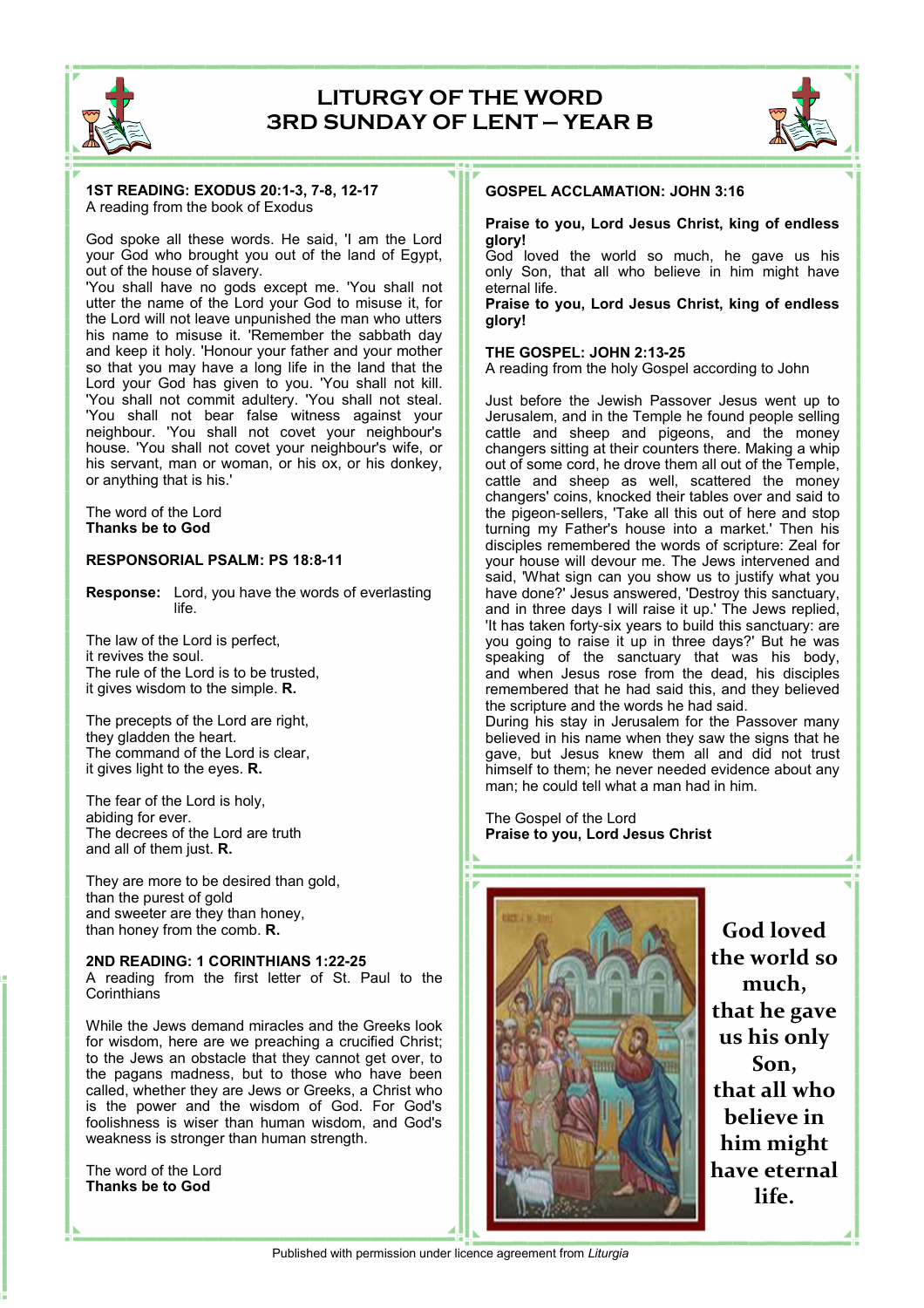

Most Reverend Vincent Long Van Nguyen OFM Conv DD STL Bishop of Parramatta Bethany Centre, 470 Church St, Parramatta NSW 2150, Australia PO Box 3066, North Parramatta, NSW 1750 ↓0288383400 296304813 bishop@parracatholic.org **O** parracatholic.org

3 March 2021

My dear People of God

In Western Sydney, which is where the Catholic Diocese of Parramatta is situated, we are blessed with many faith-based communities as diverse as our nation itself. There are those have been here for generations, as well as those who have only just arrived from war-torn countries like Iraq and Syria. We stand united as citizens of Australia and as brothers and sisters of the human family. We stand in celebration of our common humanity and dedication to peace and justice for all.

At my Installation, I pledged to continue the legacy of my predecessors in building stronger relationship with non-Christian people. I believe we must foster pathways across the political and religious divide to create an inclusive and harmonious society.

We are the epitome of multicultural, multi-faith and ethnically diverse Australia. It is for this reason that we are privileged to host the Columban Centre for Christian-Muslim Relations. It has played a vital role in building bridges in our community, bridges of understanding, inclusion and solidarity instead walls of prejudice, division and exclusion.

It is my hope that the Diocese will continue and expand the works of the Centre as a permanent feature of our mission. To this end, I would like to establish the Diocesan Inter-faith Commission and appeal to you all, clergy, religious and parishioners to consider joining its membership. This Commission will work to advance the vision of Pope Francis in forging a new fraternity in our fractured world. I do hope that you can join me in this bridge building exercise.

Please contact and register your interest at comms@parracatholic.org or your local parish.

With the men and women of goodwill, let us build a better Australia and a better world. May our endeavour to build true peace and unity be brought to fulfilment in accordance with God's vision of the fullness of life for all humanity.

Yours fraternally

### **Most Reverend Vincent Long Van Nguyen OFM Conv Bishop of Parramatta**